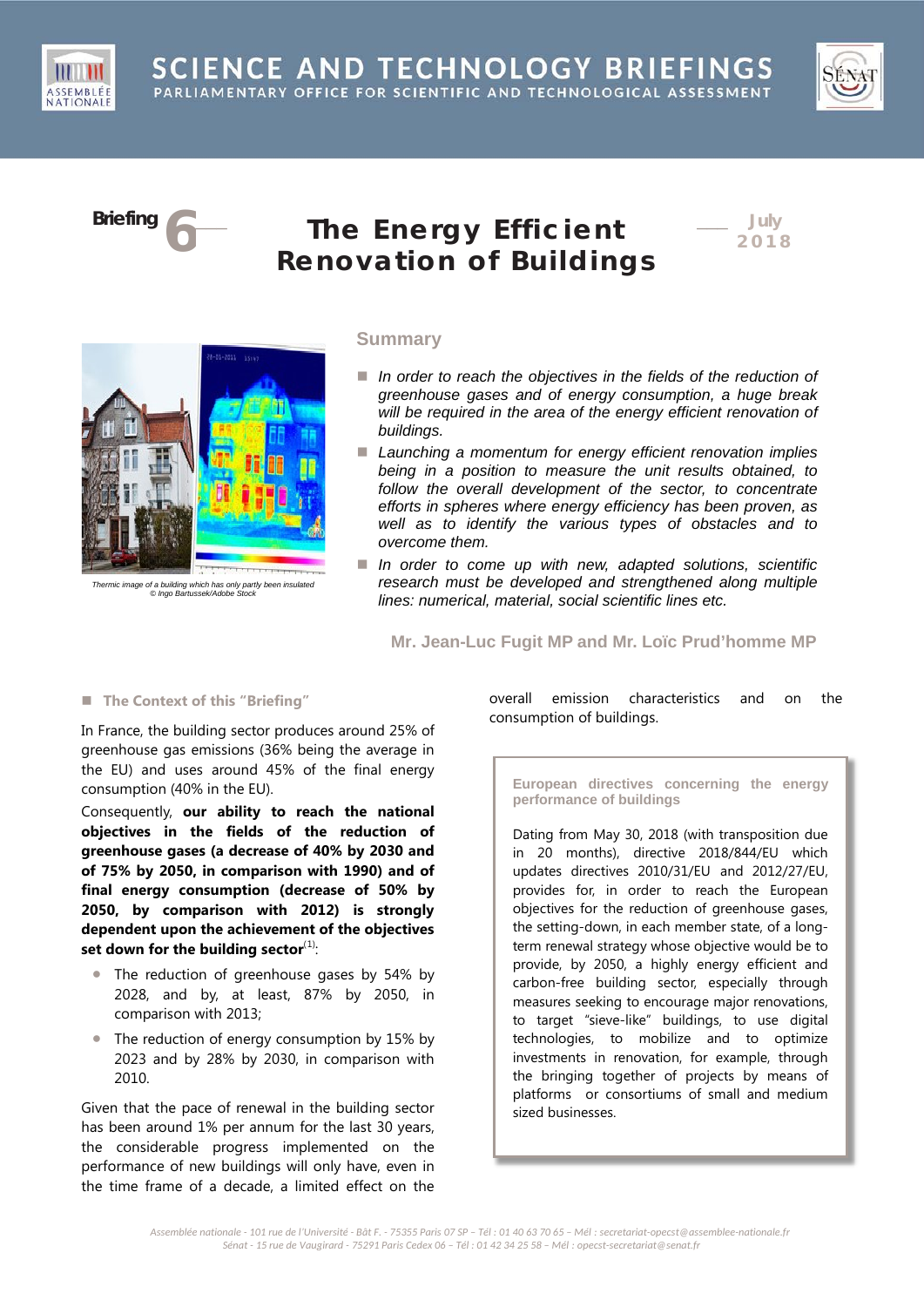Thus, **success in reaching the objectives set down for the sector will mostly depend on the possibilities of improvement of performance in the existing housing stock.** This is the objective of energy efficient renovation which covers all works aimed at reducing the consumption of energy and of greenhouse gases in buildings and that of their inhabitants or of their users in the case of the tertiary sector.

**In terms of actions to be implemented, priority must be given to measures which encourage energy efficient renovation concerning the improvement in the performances of new buildings,** which have, in addition, the drawback of using more raw materials and, in many cases, quality neighboring agricultural land.

Since the appearance, in the 1970s, of concerns regarding energy performance in buildings, the stakeholders (political authorities, administrations, bodies, associations, etc.) have given priority to the improvements of the regulations, to the methods and to the technologies designed for new buildings. However, **the approach to be taken in the construction of new buildings is not entirely transposable to the field of renovation,** especially when the stated objective is one of massification. In addition, the unit gains being aimed for, around several tens of  $kWh/m^2$ /year in new construction, are much less than those in the renovation of the least well insulated buildings which are around several hundred kWh/m<sup>2</sup>/year.

### **The example of Germany**

In Germany, three measurements encourage the renovations which are put forward and financed by the program for "renovation with high energy efficiency" of the Public Development Bank KfW (*Kreditanstalt für Wiederaufbau*) : **the first concerns the overall performance after renovation, the second deals with the progressivity of funding according to the energy performance which has been reached, and the third looks at the advice of a heating engineer** on the works to be carried out**.** He/she is actually on the site and certifies the results obtained. This approach led, between 2008-2015, to a 11.1% decrease in the final energy consumption of housing. This positive result is however to be seen in the perspective of the objectives set down concerning the annual rates of renovation (1% for individual houses and 1.3% for collective housing compared with an objective of 2%) or with the fall in final energy consumption (objective of 20% by 2020).

The German approach, which is aimed at obtaining measurable results, along with the fact that their sector is better structured and trained, has meant that they reached better results than those obtained in France, but which are still insufficient on account of **a disenchantment of households for overall renovations which are considered too heavy and too costly**.

## **Clearly insufficient national results, despite substantial investment**

The French law referred to as "Grenelle I" dating from August 3, 2009 set down an objective for the reduction of energy consumption for buildings of 38% between 2009-2020. To reach this objective it provided for the implementation of financial incentives which aimed at carrying out, over the said period, 4 million major renovations of private residences and 9 million "intermediate" renovations, without putting forward an exact figure for the energy performance level that was to be reached.

These financial incentives were revised several times in order to increase their efficacity. In the year 2015 alone, their cumulative amount reached 3.8 billion Euros<sup>([2](#page-5-1))</sup>.

Although the results obtained as regards the number of private homes renovated came close to the objectives for certain years<sup>([3](#page-5-2))</sup>, this is, however, not the case concerning the objective for the decrease in consumption: between 2009-2016 it thus only decreased by  $1\%$  (from 498 TWh to 493 TWh)<sup>([4\)](#page-5-3)</sup>.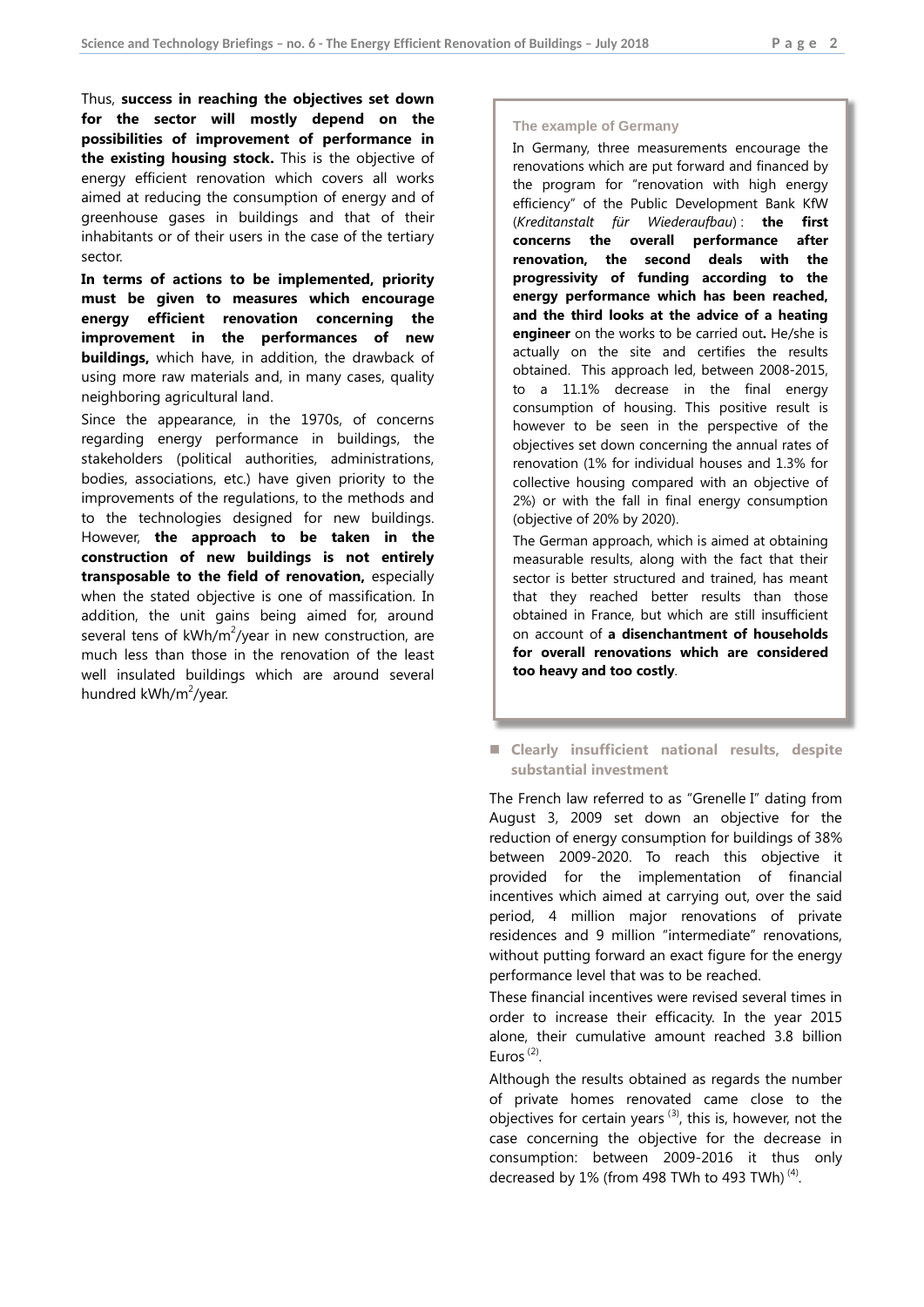**Reaching national and sectorial objectives thus implies a true break with our former approach towards energy efficient renovation.**

## **Towards a more rigorous approach to the energy efficient renovation of buildings**

Launching a momentum for controlled energy efficient renovation which would allow us to reach the climate and energy objectives set down, implies being in a position to measure the unit results obtained, to follow the overall development of the sector, to concentrate efforts in spheres where energy efficiency has been proven, as well as to identify the various types of obstacles and to overcome them.

# **The measurement of the performances of this package and of the real consumption of the buildings constitutes an essential prerequisite for the piloting of energy efficient renovation.**

Research carried out both in France and abroad over the last few years has led to the overcoming of obstacles and to adopting several measurement techniques which allow us to reach, for different types of building, a sufficient level of precision. These are today available <sup>([5](#page-5-4))</sup>. Thus, it is becoming possible to assess them with an eye towards implementing them on a large scale<sup>([6\)](#page-5-5)</sup>. This constitutes an essential condition for the setting-up of an enforceable energy performance assessment, envisaged for 2020, for the introduction of an guarantee for energy efficient performance which would return confidence to the decision-makers, for the generalization of the correlation between the valuation of property and its energy performance, as well as for the simplification and the comprehensibility of funding for renovation, by replacing targeted funding which depended upon the characteristics of the products, by funding based on the overall performance of a renovation operation.

 **The setting-up of a real observatory for the building trade** would lead to a permanent monitoring of the actual situation in the sector, on both national and local levels, as well as, of its development and would mean the priority targeting of buildings to be renovated in order to create grouped projects and to assess the appropriateness of the actions taken. This approach has already been initiated, with the proposal for the centralization of building surveys in an observatory managed by the *Centre scientifique et technique du bâtiment (CSTB)* (Scientific and Technical Center for Building)<sup>([7](#page-5-6))</sup>.

This approach must be extended and accelerated in order to set up a data repository which can be used by decision-makers and researchers alike.

 For reasons of efficacity, **a real priority must be given to "sieve-like" buildings in the energy efficiency and greenhouse effect fields.** 

The quickest gains could, in fact, be made on the 7.4 million homes which consume more than 330 kWh/m<sup>2</sup>/year. For example, the advantage resulting from the insulation of a wall is directly proportional to the initial energy loss even more than to the characteristics of the insulation material used. **As regards climate issues but also health questions** (studies carried out by the WHO have shown that  $1 \in$ invested in energy efficient renovation works leads to 0.42€ of savings in public health expenditure) ([8](#page-5-7)) **, it is necessary to specifically deal with the 2.6 million "sieve-like" buildings (representing 35% of the total) occupied by low-income households.** 

### **Key figures concerning fuel poverty**

According to the last study of the *Observatoire national de la précarité énergétique* (ONPE) (the National Observatory on Fuel Poverty), in 2013, **5.6 million households, i.e. 8.8% of the population,** were affected by fuel poverty.

The initiative called "Rénovons" or "We Should Renovate" **assesses the number of "sieve -like" dwellings** (those consuming more than 330 kWh/m<sup>2</sup> /year in primary energy) **at 7.4 million**  in the private residential housing stock in France**, of which 2.6 million are occupied by lowincome households.** 

 It is essential to **invert the growing disenchantment of households, which has been noticed in France and abroad, concerning energy renovation.** This implies better identifying the conditions which lead to a decision to renovate, either in an individual dwelling or in a collective building and thus to make such a decision more appealing by associating it with the improvement of the quality of life in the building and by developing new product offers, adapted to diverse situations, "taking on-board" several features, and all this at an attractive price. Reestablishing confidence also implies ending the huge dispersion of advisory services to private individuals, by setting-up a national piloting scheme, more structured than the energy efficient renovation platforms, which could become a compulsory step in obtaining funding for renovation.

## **Certain regulatory obstacles to innovation in energy efficient renovation must be addressed**.

Thus, the implementation of the measurement of the real performance of renovation operations would limit the prior certification of products purely to the criteria dealing with safety, which would lead to a shortening of the time periods and a decrease in the costs relevant to the placing on the market by innovative companies. It would also open up renovation to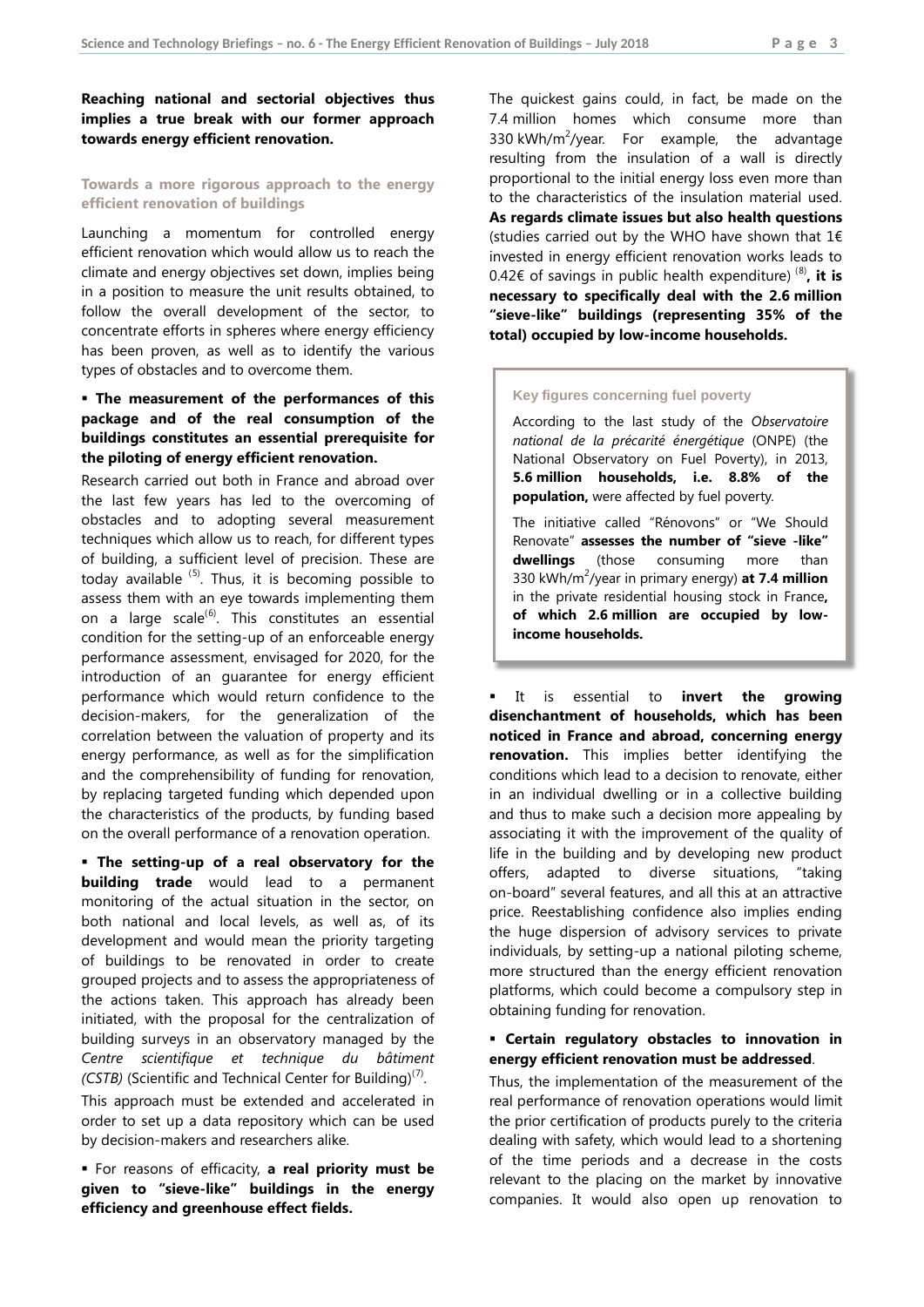alternatives approaches and protocols such as those coming from passive energy construction.

 **New financial engineering solutions must be found,** for example, by introducing reverse mortgage mechanisms based on life lease which would allow the repayment of principle at any moment of change of legal status concerning the renovated property  $^{(9)}$  $^{(9)}$  $^{(9)}$ .

 **Multiple avenues of research must be developed**

Several avenues of research seem essential in order to overcome the obstacles to the energy efficient renovation of buildings in France, as in other countries which are more advanced in this field.

 **The development of digital technologies could open the way to a multitude of new applications,**  most of which have yet to be imagined. Among many such ideas, we can mention the active management of energy in buildings through connected objects ([10](#page-5-9)), which allows for the control, in real time, of the equipment according to the actual use of the premises as well of the consumption of the building  $(11)$  $(11)$  $(11)$ , or even the massive analysis of the data $(12)$  $(12)$  $(12)$ , in order to target, in a housing stock, those whose renovation would require priority. Artificial intelligence techniques could facilitate the identification of the most relevant renovation works for a specific building<sup>([13](#page-5-12))</sup>. By contrast, effective digital solutions for new constructions, such as BIM (*building information modeling*), are not necessarily transposable without substantial adaptation, to the field of renovation<sup>([14](#page-5-13))</sup>.

 As regards insulation, the characteristics of the materials developed for new constructions, often thick and restrictive in terms of installation, are not necessarily the best solutions for diversity when it comes to renovation.

**New, more efficient, simpler or quicker to install materials are yet to be developed and industrialized,** in order to bring solutions better adapted to the configuration and the type of each building. Thus research has led to the development of new, extremely efficient, thermal insulation materials: aerogels<sup>([15\)](#page-5-14)</sup>, for example, can easily be integrated when it comes to internal wall cladding or included in the renovation of a façade $^{(16)}$  $^{(16)}$  $^{(16)}$ , as can thin insulating or even vacuum insulated materials. **Such research deals more and more with bio-sourced materials and this leads to the environmental impact of renovations.** 

 **Research on air quality and internal comfort, as well as the respect of the existing buildings,** must also be followed up. So that renovation becomes attractive, it is indeed essential that it be seen, not

only as a potential sources of prospective savings, but also as, in the future, a source **of real improvement, felt immediately, of the conditions of life in buildings, in public spaces and in companies**. Thus, in the tertiary sector, the improvement of productivity resulting from better working conditions could become one of the main arguments leading to a renovation operation<sup>([17](#page-5-16))</sup>.

In the field of heat production, technological barriers are still to be overcome. In the case of gas-fired boilers which use an energy source which is easy to stock but is reliant on carbon, the reduction by 90% of greenhouse gases by 2050 imposes **an increase in the use of non-carbon-based sources**([18\)](#page-5-17) . In the same way, it is also necessary **to improve**, during very cold periods, **the efficiency of aero-thermal heat pumps** which can reduce, by a factor of 3 to 5, on average, electric consumption<sup> $(19)$  $(19)$ </sup>. In addition, the development of technologies leading to the recovery of the "waste heat" due to the fluids leaving a building, must also be examined in greater depth.

 **The contribution of an approach based on social sciences also appears to be essential,** especially in order to pinpoint the factors which lead to the decision to carry out the renovation of a dwelling, in order to better imagine the development of the behavior of the inhabitants of a building, especially so as to limit the boomerang effects of a renovation. This is also even important to identify the factors which lead a specialized builder to favor certain renovation solutions which could encourage the drive towards innovation<sup>([20](#page-5-19))</sup>.

## ■ The necessary strengthening of research

As regards the issues linked to the reaching of climate and energy objectives, **current public and private research does not appear to be at a level to respond to the scientific and technological challenges we face.** In the field of private research, the construction sector, which in France has an annual turnover of around 130 billion Euros, only allots about 0.1 % to 0.2 % of this amount to research, as opposed to 2% on average in other sectors. This situation is, partly, on account of the sector's structure, as it is mainly made up of very small companies and a limited number of large groups, which are, with some very few notable exceptions, not very mobilized on the issues of energy efficient renovation. In addition, medium-sized companies are almost inexistent in the sector. This is partly made up for by the contribution of research, especially on materials and the digital impact, carried out by companies outside of the sector; for example, silica - a product championed by the chemical industry which could lead to new insulating materials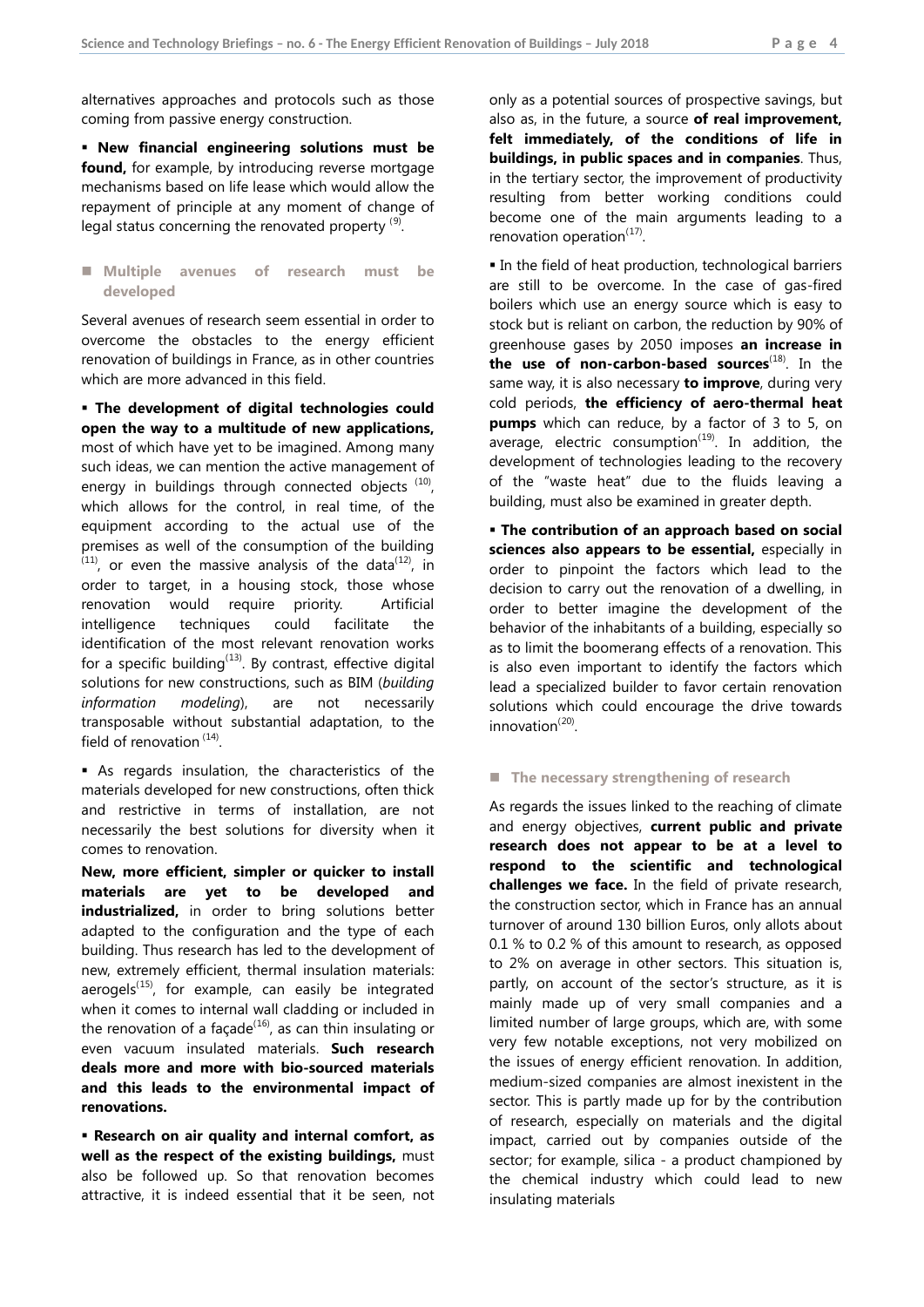This insufficient financing of private research coincides, paradoxically, with a growing lack of interest of the big public research and financing bodies in the field of the energy efficient performance of buildings, at a moment when such research is becoming crucial. **As regards the number of people involved, the research community in France has**  seen its numbers decline, even though such numbers had been even further decreased than in European or in North American countries where there is a structured public research tradition in this sector. **French research budgets are going through the same decrease.** In particular the funding provided by the *Agence nationale de la recherche* (ANR) (French National Agency for Research) for projects concerning renovation is decreasing : in the last few years only one or two projects have been given to young researchers in the building field in the framework of the sixth challenge concerning urban systems (townplanning, buildings, mobility etc.).

It seems, more than ever, **desirable to place research on building at the heart of French policy** concerning energy efficiency, especially by inverting the trend towards the decrease in allotted funding.

As France no longer possesses a great research center in this field, even if there are very competent teams within the CSTB (The Scientific and Technical Building Center) , the CEA (Atomic Energy Commission) and certain other regional university centers, it would be necessary to continue efforts to bring these scientific groups together. **The setting-up, in time, of a dedicated research institute**, perhaps partially funded by the private sector, which would lead to the establishment of adapted infrastructures and to providing to these works the visibility necessary, at a national and an international level, to attract new talents, could represent a major step and contribution to this approach.

*Internet sites of the Office : <http://www.assemblee-nationale.fr/commissions/opecst-index.asp> <http://www.senat.fr/opecst/>*